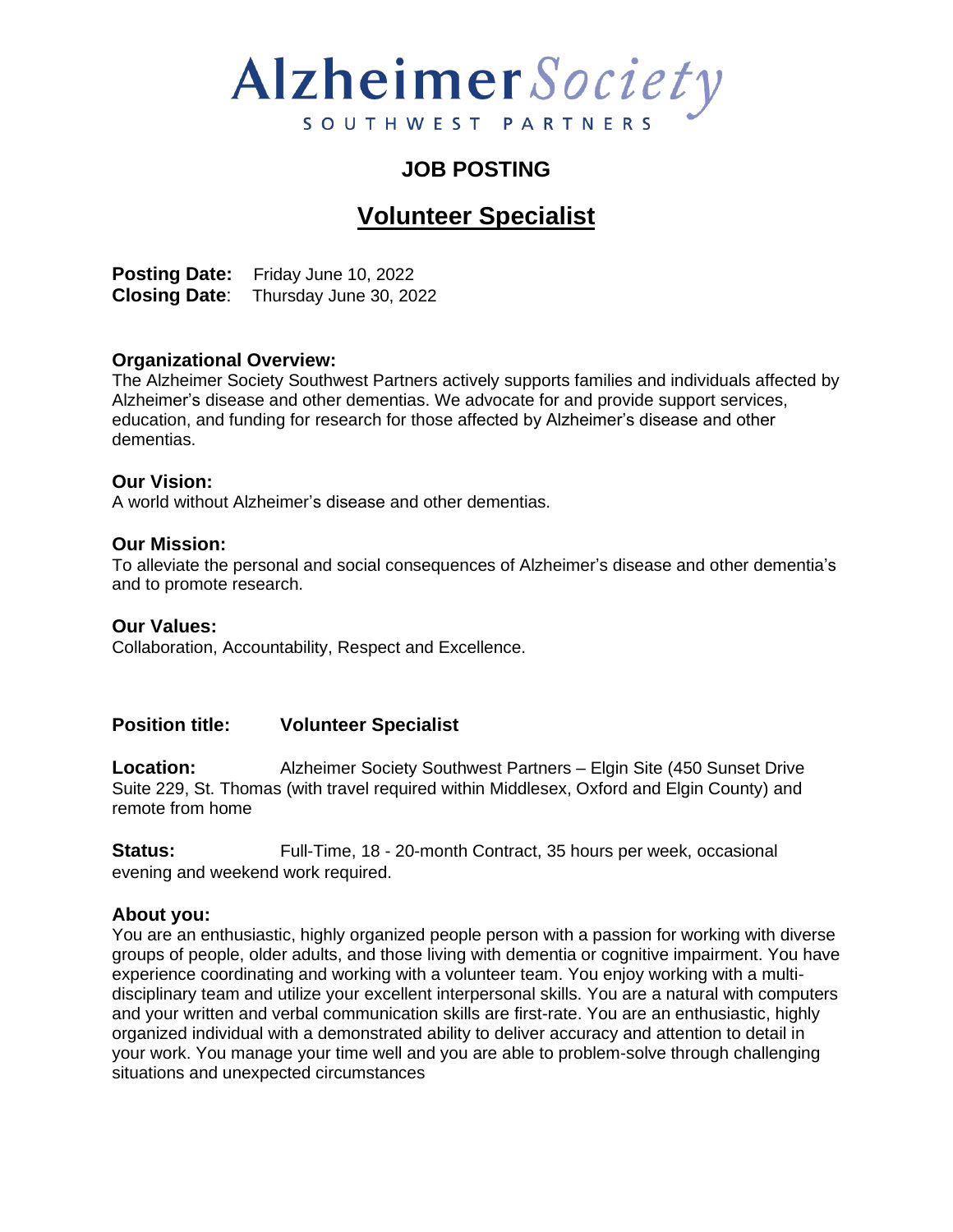# Alzheimer Society SOUTHWEST PARTNERS

#### **Position Summary:**

In this position, the Volunteer Specialist will recruit, screen, coordinate volunteers for programs, in-home recreation, education, events, administration, and fund development activities for the Society. The Volunteer Specialist will also provide feedback and recognition for all volunteers.

#### **Duties and Responsibilities**

- Recruit, screen, provide orientation and coordinate appropriate training, feedback and appreciation for all volunteers;
- Monitor volunteers' performance and recommend additional training, as needed;
- Ensure appropriate recognition of volunteers (e.g. Annual Volunteer Appreciation Event, internal and external award nominations, National Volunteer Appreciation Week, etc.);
- Attend quarterly program meetings and follow up with clinical staff as required;
- Attend community events and facilitate presentations to assist in the marketing of volunteer services at the Society;
- Liaise with community partners in conjunction with the program, education, and fund development staff
- Update Volunteer database, to enter all volunteer information, track hours and programs

#### **Qualifications:**

- Completed post-secondary education in Volunteer Management and/or Human Resources or equivalent;
- Minimum 2 years experience working in the field of volunteer management
- Interviewing experience;
- Ability to work independently and with volunteers, staff and community partners;
- Experience working with volunteer databases;
- Flexibility to represent the Society at events and programs, some of which occur outside of regular work hours;
- Maintain a high level of confidentiality
- Knowledge of Alzheimer's disease and related dementias;
- Experience working with persons with dementia and/or their families;
- Knowledge and working understanding of Microsoft Suite of software;
- Strong verbal and written communication skills;
- Driver's license with access to a vehicle.
- Valid Vulnerable Sector Police Check screening required;

#### **Immediate Supervisor:**

• Manager of Volunteer Engagement

#### **Indirect Supervisor:**

• Director of Development

#### **Working Conditions:**

Office Setting / Remote work from home. General office duties, typing, filing, occasional lifting / carrying 25lbs, reaching, bending, walking, sitting, and standing (standing desk provided). Freedom of movement throughout the day. Some travel required.